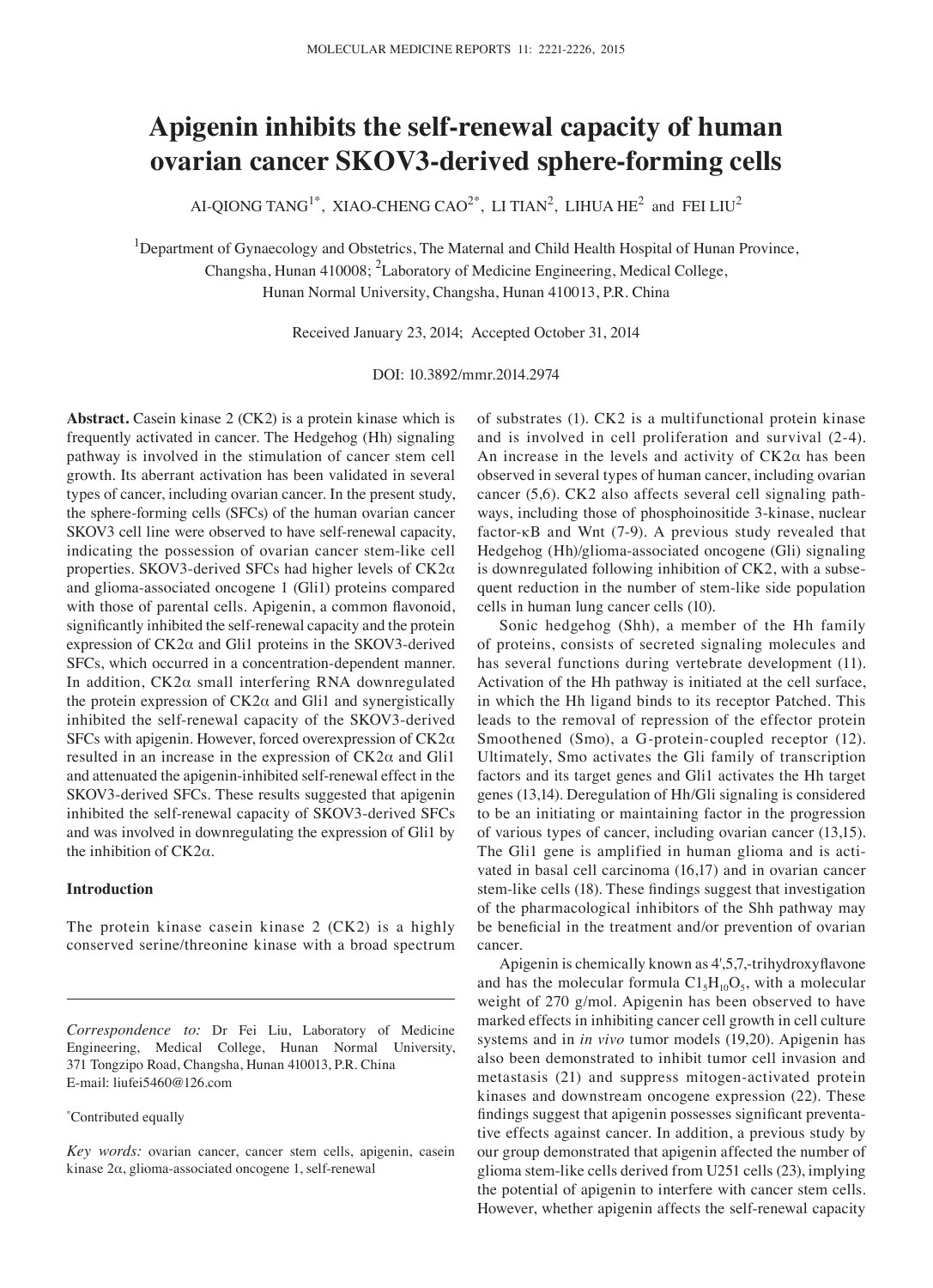of ovarian cancer stem-like cells (OCSLCs) and its underlying mechanisms of action remain to be elucidated.

The present study investigated the self-renewal capacity, a main feature for identifying OCSLCs, of sphere-forming cells (SFCs) of the human ovarian cancer cell line SKOV3. The effect of apigenin on the self-renewal capacity of SKOV3-derived SFCs and the involvement of  $CK2\alpha$  and the Hedgehog signaling pathway in this process were studied. The results provide important evidence for the potential benefits of CK2 inhibitors, including apigenin, in the treatment of ovarian cancer.

## **Materials and methods**

*Reagents.* Apigenin was obtained from Sigma-Aldrich (St. Louis, MO, USA) and was dissolved in dimethyl sulfoxide to a final concentration of 0.1% in media without causing cytotoxicity. The following reagents were purchased: anti-CK2α (Millipore, Billerica, MA, USA), anti-Gli1 (Cell Signaling Technology, Inc., Beverly, MA, USA), anti-β-actin (Sigma-Aldrich), Dulbecco's modified Eagle's medium (DMEM; Invitrogen Life Technologies, Carlsbad, CA, USA) and fetal bovine serum (Invitrogen Life Technologies). All other chemicals were obtained from Sigma-Aldrich.

*Cell culture and tumorsphere formation assay.* The human ovarian cancer SKOV3 cells (American Type Culture Collection, Manassas, VA, USA) were maintained in DMEM supplemented with 10% fetal bovine serum, 4 mM glutamine, 100 U/ml penicillin and 100  $\mu$ g/ml streptomycin and incubated at 37 $^{\circ}$ C in a humidified atmosphere of 5% CO<sub>2</sub>.

For the tumorsphere assay, single-cell suspensions were prepared at a density of 5,000 cells/ml in condition-medium comprising serum-free DMEM/F12 supplemented with 100 IU/ml penicillin, 100  $\mu$ g/ml streptomycin, 20 ng/ml human recombinant epidermal growth factor, 10 ng/ml human recombinant basic fibroblast growth factor, 2% B27 supplement without vitamin A and 1% N2 supplement (Invitrogen Life Technologies), which were then seeded into ultra low attachment six-well plates (Corning Inc., Corning, NY, USA) at a density of 3,000 cells/ml. The suspension cultures were continued for six days until the formation of tumor spheres. To propagate the spheres *in vitro*, the sphere cells were collected by centrifugation (300xg, 6 min, 4˚C), dissociated into single-cell suspensions and cultured to enable the regeneration of spheres. Third generation spheres were used for all subsequent experiments.

To investigate the percentage of single cells able to regenerate new spheres, the cells were seeded at a density of 1,000 cells/ml in a six-well plate to obtain new spheres. The total number of tumor spheres was counted after six days of culture. The efficiency of sphere formation was calculated using the following formula: Total number of spheres formed / total number of live cells seeded x 100.

*Small interfering (si)RNA and plasmid DNA transfec‑ tion.* The CK2α-specific siRNA and control RNA were purchased from Thermo Fisher Scientific (Waltham, MA, USA). In brief, the cells were seeded into six-well plates at 105 cells/well one day prior to transfection, with a target of 30‑50% confluency at the time of transfection. The cells

were transfected with 50 nmol/l siRNA using Lipofectamine RNAiMAX (Invitrogen Life Technologies) according to the manufacturer's instructions. Adequate inhibition of the siRNA-mediated-knockdown was confirmed using western blot analysis. The pcDNA3.1-CK2α or control pcDNA3.1-LacZ plasmid vectors were then transfected into the SKOV3 cells or SKOV3-derived SFCs  $(0.5 \mu g/ml \text{ in a})$ 24-well plate) using Lipofectamine 2000 transfection reagent (Invitrogen Life Technologies), according to the manufacturer's instructions. The cells were harvested for western blot analysis and tumorsphere formation assay.

*Western blot analysis.* The cells were lysed in buffer containing 50 mM Tris-HCl (pH 7.5), 137 mM NaCl, 1% (w/v) SDS, 0.5 mM phenylmethanesulfonyl fluoride,  $2 \mu g/ml$  leupeptin,  $2 \mu$ g/ml aprotinin and 1 mM dithiothreitol. The cell lysate, containing 50  $\mu$ g protein, was separated by 12.5% SDS-PAGE and then blotted onto polyvinylidene difluoride membranes (Millipore). The murine monoclonal anti- $CK2\alpha$  immunoglobulin (Ig)G at 1:2,000 dilution (Santa Cruz Biotechnology, Inc., Dallas, TX, USA), murine monoclonal anti-Gli1 IgG at 1:2,000 dilution (Santa Cruz Biotechnology, Inc.) and monoclonal anti-β-actin at 1:1,000 dilution (Sigma-Aldrich) antibodies were used as primary antibodies. Signals were detected using the enhanced chemiluminescence (ECL plus) detection kit (Amersham Pharmacia Biotech, Piscataway, NJ, USA). Images were scanned by transmission scanner (E85 Plus; Unisplendour Corp., Ltd, Beijing, China) followed by densitometric analysis using Alphazmager 2200 software (Silk Scientific, Orem, UT, USA).

*Statistical analysis.* Data are expressed as the mean ± standard deviation for triplicate experiments and were analyzed using Student's t-test (SPSS software, version 15.0 for Windows; SPSS, Inc., Chicago, IL, USA). P<0.05 was considered to indicate a statistically significant difference.

# **Results**

*Apigenin inhibits the self‑renewal of SKOV3‑derived SFCs.*  Self-renewal capacity is one of the main characteristics of cancer stem cells (CSCs) (24). Therefore, the present study examined whether apigenin inhibited the self-renewal capability of OCSLCs isolated from the human SKOV3 cell line by measuring sphere formation. OCSLCs were grown in cancer stem cell condition-medium in suspension and treated with apigenin. At the end of the incubation period, images of the spheroids in each well were captured. The results revealed that apigenin decreased the size of the spheroids in suspension in a dose-dependent manner (Fig. 1A). The spheroids from each treatment group were then collected and resuspended to evaluate the sphere formation efficiency. The results demonstrated that apigenin inhibited the sphere formation efficiency of the SKOV3-derived SFCs in a dose-dependent manner (Fig. 1B). These results demonstrated that apigenin effectively inhibited the self renewal of SKOV3-derived SFCs, suggesting that apigenin was able to suppress the growth of OCSLCs.

*Apigenin downregulates the expression of CK2α and Gli1 proteins in SKOV3‑derived SFCs.* Protein kinase CK2 is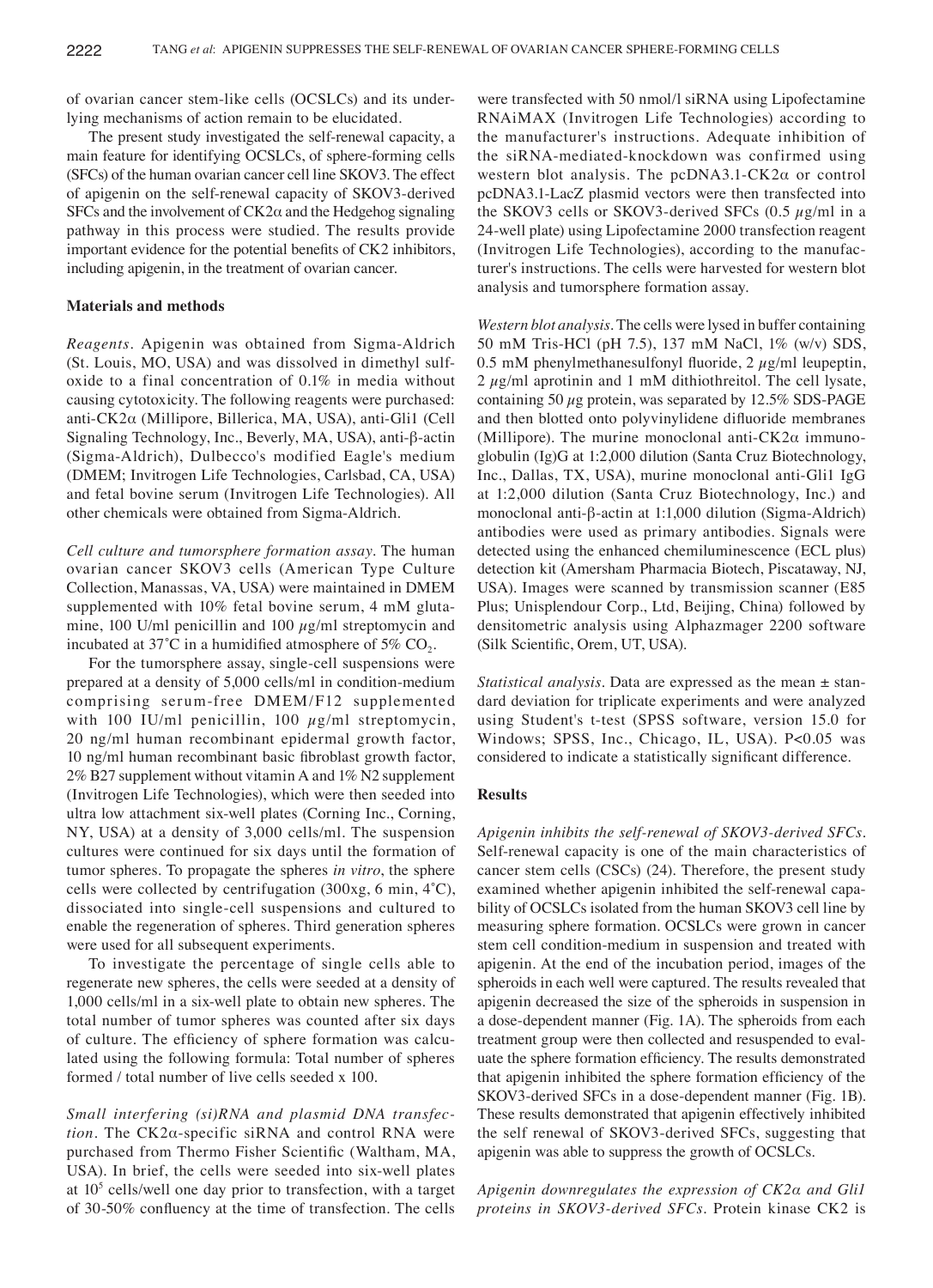

Figure 1. Apigenin inhibits the self-renewal of SKOV3-derived SFCs. (A) Apigenin decreased the size of spheroids in suspension in a dose-dependent manner (magnification, x400). (B) Apigenin inhibited the sphere formation efficiency of SKOV3‑derived SFCs in a dose‑dependent manner. \* P<0.05, compared with the control group;  $P < 0.05$ , for the comparison between the groups treated with 20 or 40  $\mu$ mol/l apigenin and the group treated with 10  $\mu$ mol/l apigenin. SFC, sphere-forming cell; Medium, control group.



Figure 2. Apigenin downregulates the protein expression of CK2α and Gli1 in SKOV3-derived SFCs. (A) CK2α expression was higher in the SKOV3-derived SFCs than in the PCs. (B) Apigenin downregulated the expression of  $CK2\alpha$  in SKOV3-derived SFCs in a dose-dependent manner. (C) Expression of Gli1 was higher in SKOV3-derived SFCs compared with PCs. (D) Apigenin downregulated the expression of Gli1 in SKOV3-derived SFCs in a dose-dependent manner. CK2α, casein kinase 2α; Gli1, glioma-associated oncogene 1; SFC, sphere forming cell; PC, parental cell; Medium, control group.

frequently activated in various types of human cancer. The activation of  $CK2\alpha$  is involved in the activation of the Hh/Gli1 pathway and is associated with the stemness maintenance of CSCs (10). The protein expression of  $CK2\alpha$  was then compared between the parental cells and the SKOV3-derived SFCs. The results demonstrated that the expression of CK2α was higher in the SKOV3-derived SFCs compared with that in the parental cells (Fig. 2A). In addition, the expression of  $CK2\alpha$  in the SKOV3-derived SFCs was downregulated by apigenin (Fig. 2B).

The Hh/Gli signaling pathway is important in the maintenance of stemness and tumorigenesis (11) and the inhibition of CK2α causes downregulation in Hh/Gli signaling, reducing human lung cancer cell stem-like side populations (10). Therefore, the present study compared the status of Gli1 protein expression between parental cells and SKOV3-derived SFCs. The effects of apigenin on the protein expression of Glil in SKOV3-derived SFCs was also examined. As shown in Fig. 2C and D, elevated Gli1 protein expression was observed in the SKOV3-derived SFCs and apigenin reduced this expression in a dose-dependent manner.

*Inhibition of CK2α downregulates Gli1 and enhances apigenin‑inhibited self‑renewal of SKOV3‑derived SFCs.* Since  $CK2\alpha$  is highly expressed in CSCs compared with normal cells (25), the present study examined whether inhibition of CK2α by siRNA enhanced the inhibitory effects of apigenin on sphere formation efficiency in SKOV3‑derived SFCs. CK2α siRNA inhibited the protein expression of  $CK2\alpha$  (Fig. 3A), apigenin (20.0  $\mu$ mol/l) inhibited the sphere formation efficiency in the SKOV3-derived SFCs transfected with the scrambled siRNA (Fig. 3B) and the inhibition of  $CK2\alpha$  by siRNA further enhanced the inhibitory effects of 20.0  $\mu$ mol/l apigenin on the sphere formation efficiency of SKOV3-derived SFCs (Fig. 3B). These results provided mechanistic evidence that apigenin-inhibited self-renewal was, in part, due to the inactivation of CK2α in the SKOV3-derived SFCs.

To investigate whether CK2 suppression had an effect on the Hh pathway, the expression of CK2 was silenced using  $CK2\alpha$ -specific siRNAs. The results of western blot analysis confirmed that silencing of  $CK2\alpha$  significantly inhibited the expression of Gli1 in the SKOV3-derived SFCs (Fig. 3A).

*Overexpression of CK2α leads to Gli1 upregulation and attenu‑ ates apigenin‑inhibited self‑renewal in SKOV3‑derived SFCs.*  To confirm whether CK2α activity affected the expression of Gli1 and sphere-forming capability of the SKOV3 cells and its sphere forming capability, SKOV3 cells were transfected with either a  $peDNA3.1-CK2\alpha$  or a control  $peDNA3.1\text{-}LacZ$ plasmid. Western blot analysis revealed that upregulation of *CK2α* by pcDNA3.1-CK2α transfection resulted in overexpression of the  $CK2\alpha$  protein in the SKOV3 cells (Fig. 4A). Elevated Gli1 protein levels were also observed in the SKOV3 cells that exhibited ectopic overexpression of CK2α (Fig. 4A). In addition, the tumor sphere formation assay revealed that overexpression of the CK2α protein increased the sphere formation of SKOV3 cells (Fig. 4B). These findings suggested that the overexpression of the *CK2α* gene leads to an upregulation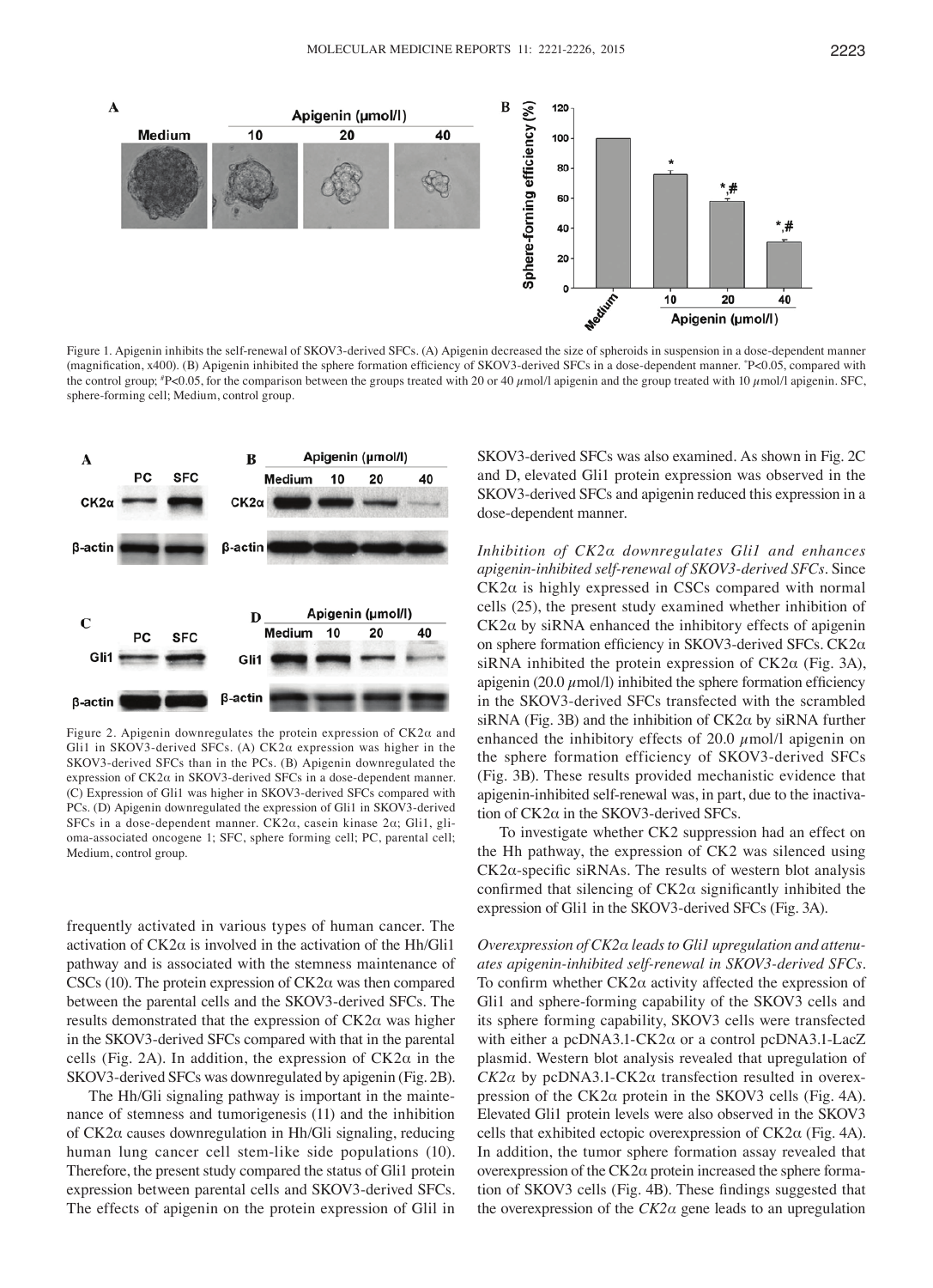

Figure 3. Inhibition of CK2α downregulates Gli1 and enhances the apigenin-inhibition of self-renewal of the SKOV3-derived SFCs. (A) CK2α siRNA inhibited the protein expression of CK2 $\alpha$  and Gli1. (B) Inhibition of CK2 $\alpha$  by siRNA further enhanced the inhibitory effects of apigenin (20.0 µmol/l) on the sphere-forming efficiency of SKOV3-derived SFCs. \*P<0.05, compared with the control group (0 μmol/l apigenin with CK2α siRNA control); \*P<0.05, compared with the groups treated with 20 μM/l apigenin or CK2α siRNA alone. CK2α, casein kinase 2α; Gli1, glioma-associated oncogene 1; SFC, sphere forming cell; Medium, control group.



Figure 4. Overexpression of CK2α leads to Gli1 upregulation and attenuates apigenin inhibiting self-renewal in SKOV3-derived SFCs. (A) Gli1 protein expression increased in the SKOV3 cells transfected with pcDNA3.1-CK2α. (B) Overexpression of CK2α protein increased the sphere formation of the SKOV3 cells. \* P<0.05, compared with the pcDNA3.1 group and medium (control) group; # P<0.05, compared with the pcDNA3.1 group. (C) Overexpression of CK2α attenuated the apigenin-induced downregulation of CK2α and Gli1 protein expression. (D) Overexpression of CK2α reduced the inhibition of sphere formation by apigenin in the SKOV3-derived SFCs. \*P<0.05, compared with the control group (0  $\mu$ mol/l apigenin+pcDNA3.1); \*P<0.05, compared with the pcDNA3.1 group. CK2α, casein kinase 2α; Gli1, glioma-associated oncogene 1; SFC, sphere forming cell; Medium, control group.

in the expression of Gli1 and a potentiation in the self-renewal capacity of SKOV3-derived SFCs.

to the inactivation of  $CK2\alpha$  and the sequential downregulated expression levels of Gli1 in SKOV3-derived SFCs.

In addition, the overexpression of  $CK2\alpha$  attenuated the apigenin-induced downregulation of  $CK2\alpha$  and Gli1 protein expression (Fig. 4C) and reduced its inhibition of sphere formation in the SKOV3-derived SFCs (Fig. 4D). These results corroborated that apigenin-inhibited self-renewal is, in part, due

## **Discussion**

The results of the present study suggested that apigenin inhibits the self-renewal capacity of SKOV3-derived SFCs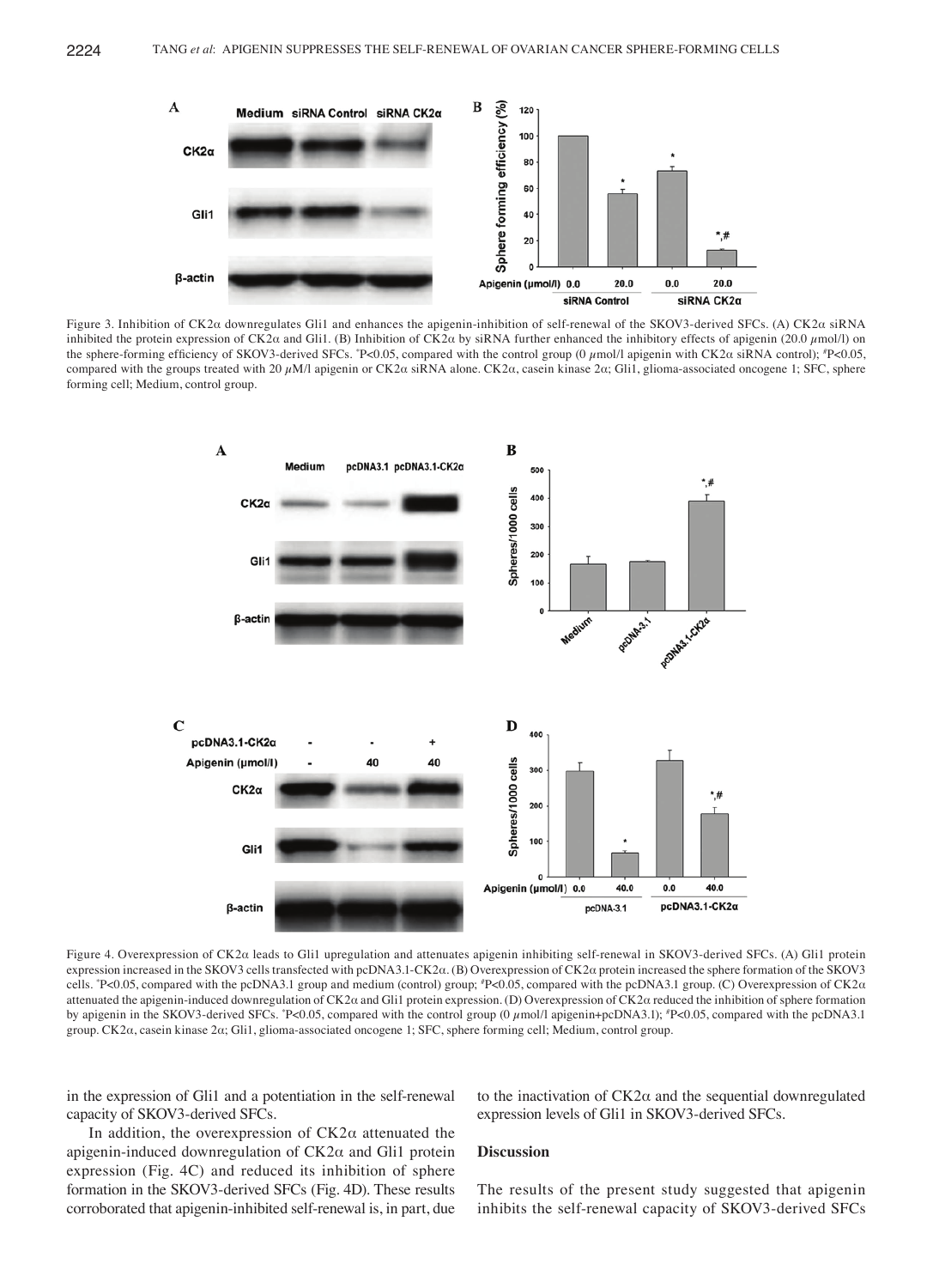via downregulation of Gli1 expression by the inhibition of CK2α. This was supported by several lines of evidence. Firstly, apigenin inhibited the sphere formation efficiency of SKOV3-derived SFCs, accompanied by a downregulation of the expression of  $CK2\alpha$  and Gli1. Secondly, the inhibition of CK2α by siRNA acted synergistically with apigenin in downregulating the expression of CK2α and Gli1 as well as inhibiting the self-renewal capability of SKOV3-derived SFCs. Finally, the forced overexpression of CK2α resulted in an increase in the expression levels of  $CK2\alpha$  and Gli1 and enhanced the percentage of sphere formation in the parental SKOV3 cells. This forced overexpression of  $CK2\alpha$  also attenuated the apigenin-inhibited self-renewal capability of the SKOV3-derived SFCs.

There is no previous evidence for a correlation between CK2 and Hh/Gli signaling in human ovarian cancer cells, although CK2 has been suggested as a positive regulator of the Hh signal transduction pathway and led to the phosphorylation of two serine residues in Smo in *Drosophila* (26). However, several studies have suggested that Smo in mammals and *Drosophila* are regulated by distinct mechanisms (27,28). Chen *et al* (29) demonstrated that mammalian Smo are activated by multi-site phosphorylation by  $CK1\alpha$  and  $GRK2$ and the mechanism for Smo phosphorylation in mammalian cells was considered to proceed via two steps. The results of the present study indicated that  $CK2\alpha$  silencing reduced the expression of Gli1 protein in SKOV3-derived SFCs and the forced overexpression of  $CK2\alpha$  resulted in an increase in the expression of Gli1 protein in parental SKOV3 cells. These data suggested that  $CK2\alpha$  may regulate Gli1 in human ovarian cancer cells in a similar manner to that present in *Drosophila*. Jia *et al* (26) demonstrated that Gli1 is directly phosphorylated by CK2 in *Drosophila*, preventing the ubiquitination and degradation of Gli1. Although the mechanism underlying CK2 regulation in types of human cancer remains to be elucidated, there is evidence suggesting that CK2 is essential in Wnt/β-catenin signaling (30,31). Further studies are required to elucidate the precise mechanisms.

The Hh pathway may be important in the maintenance of CSCs; however, drug targeting of the Hh pathway is limited. CK2 provides an additional target for inhibition of Hh/Gli signaling. There has been little development of CK2 inhibitors as therapeutic agents, partially due to the adenosine triphosphate binding pocket of CK2 differing from other protein kinase agents (32,33). Only one small molecule CK2 inhibitor, CX-4945, has been used in clinical trials as a potential anticancer drug. CX-4945 selectively inhibits CK2 and is a promising oral therapeutic agent for multiple types of human cancer, which has demonstrated a favorable safety profile in the initial phase of clinical trials (34). In addition, a synthetic peptide-based drug, which targets the CK2 phosphoacceptor domain, termed CIGB‑300, has been identified as safe and of clinical benefit in the initial phase of cervical cancer trials (35).

As a selective CK2 kinase inhibitor, apigenin has been demonstrated to induce cell death in ovarian cancer cells and reduce the risk of ovarian cancer. The present study provided the first evidence, to the best of our knowledge, that apigenin inhibits the self-renewal capacity of SKOV3-derived SFCs through downregulation of the expression of Gli1 by inhibiting CK2α. Due to the emerging importance of Hh/Gli signaling in tumor initiation and progression, these results provide important evidence for the potential benefits of CK2 inhibitors, including apigenin.

## **Acknowledgements**

The authors would like to thank Professor Jian-Guo Cao and Dr Xi-Yun Deng (Medical College, Hunan Normal University, Changsha, Hunan, China) for their critical input into the scientific content. The present study was supported by the Construct Program of the Key Discipline of Basic Medicine in Hunan Province, the Youth Fund of Hunan Normal University (grant no. 110637) and the Project of Hunan Provincal Natural Science Foundation (grant no. 13JJ3061).

#### **References**

- 1. Meggio F and Pinna LA: One-thousand-and-one substrates of protein kinase CK2? FASEB J 17: 349-368, 2003.
- 2. Raaf J, Bischoff N, Klopffleisch K, *et al*: Interaction between CK2alpha and CK2beta, the subunits of protein kinase CK2: thermodynamic contributions of key residues on the CK2alpha surface. Biochemistry 50: 512-522, 2011.
- 3. Buchou T, Vernet M, Blond O, *et al*: Disruption of the regulatory beta subunit of protein kinase CK2 in mice leads to a cell-autonomous defect and early embryonic lethality. Mol Cell Biol 23: 908-915, 2003.
- 4. Ahmad KA, Wang G, Unger G, Slaton J and Ahmed K: Protein kinase CK2 - a key suppressor of apoptosis. Adv Enzyme Regul 48: 179-187, 2008.
- 5. Piazza FA, Ruzzene M, Gurrieri C, *et al*: Multiple myeloma cell survival relies on high activity of protein kinase CK2. Blood 108: 1698-1707, 2006.
- 6. Prudent R, Moucadel V, Nguyen CH, *et al*: Antitumor activity of pyridocarbazole and benzopyridoindole derivatives that inhibit protein kinase CK2. Cancer Res 70: 9865-9874, 2010.
- 7. Dominguez I, Sonenshein GE and Seldin DC: Protein kinase CK2 in health and disease: CK2 and its role in Wnt and NF-kappaB signaling: linking development and cancer. Cell Mol Life Sci 66: 1850-1857, 2009.
- 8. Duncan JS and Litchfield DW: Too much of a good thing: the role of protein kinase CK2 in tumorigenesis and prospects for therapeutic inhibition of CK2. Biochim Biophys Acta 1784: 33-47, 2008.
- 9. Guerra B: Protein kinase CK2 subunits are positive regulators of AKT kinase. Int J Oncol 28: 685-693, 2006.
- 10. Zhang S, Wang Y, Mao JH, *et al*: Inhibition of CK2α down-regulates Hedgehog/Gli signaling leading to a reduction of a stem-like side population in human lung cancer cells. PLoS One 7: e38996, 2012.
- 11. Varjosalo M and Taipale J: Hedgehog: functions and mech- anisms. Genes Dev 22: 2454-2472, 2008.
- 12. Ingham PW, Nakano Y and Seger C: Mechanisms and functions of Hedgehog signalling across the metazoa. Nat Rev Genet 12: 393-406, 2011.
- 13. Ng JM and Curran T: The Hedgehog's tale: developing strategies for targeting cancer. Nat Rev Cancer 11: 493-501, 2011.
- 14. Takebe N, Harris PJ, Warren RQ and Ivy SP: Targeting cancer stem cells by inhibiting Wnt, Notch, and Hedgehog pathways. Nature Rev Clin Oncol 8: 97-106, 2011.
- 15. Ruiz i Altaba A: Therapeutic inhibition of Hedgehog-GLI signaling in cancer: epithelial, stromal, or stem cell targets? Cancer Cell 14: 281-283, 2008.
- 16. Kinzler KW, Bigner SH, Bigner DD, *et al*: Identification of an amplified, highly expressed gene in a human glioma. Science 236: 70-73, 1987.
- 17. Epstein EH: Basal cell carcinomas: attack of the hedgehog. Nature Rev Cancer 8: 743-754, 2008.
- 18. Ciucci A, De Stefano I, Vellone VG, *et al*: Expression of the glioma-associated oncogene homolog 1 (gli1) in advanced serous ovarian cancer is associated with unfavorable overall survival. PloS One 8: e60145, 2013.